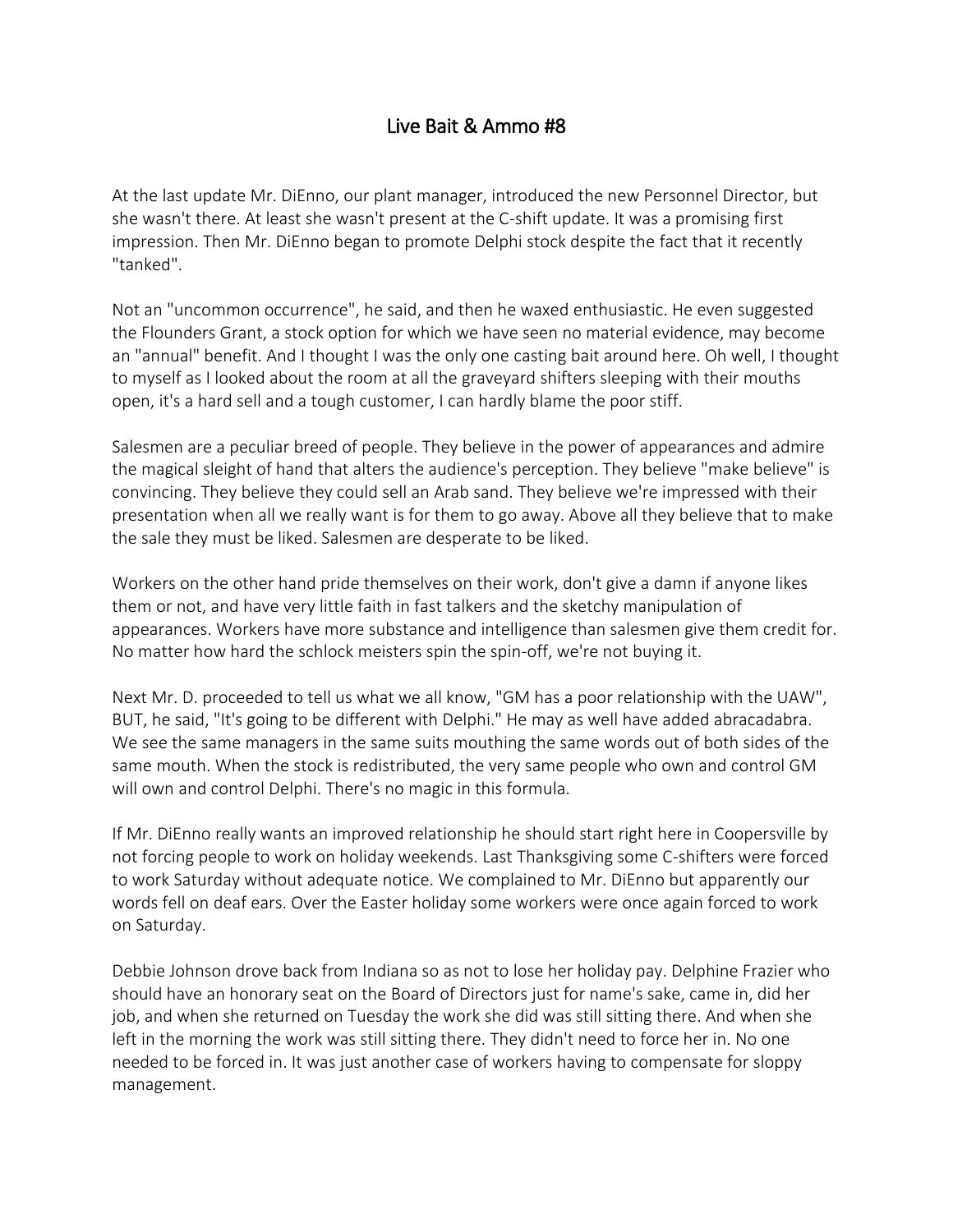On the previous weekend one shift didn't work because of "contractual overtime", one of the most moronic dictums we've ever heard. And during the week management didn't fill the scheduled vacancies with overtime because in their lean little minds they didn't need it, at least not until the middle of a four day holiday after we'd already made other plans with our extended families.

The only difference I see in this relationship is in the depth of the B.S. They want us to believe Delphi is going to be different than GM. They want to placate our doubts with false expectations. They act like we've never heard any of this crap before. They think we just need a little Special Ed.

Then Mr. DiEnno expounded on the intellectual wealth of Delphi. It seems that GM kindly dumped all their old patents on us. This is a favor? A generosity? GM will continue to benefit from this intellectual property but they won't be responsible for the liability. Who will be responsible for the warranties on Delphi's modular systems? Not Uncle GM.

Mr. D was very excited about some parts that Ford decided to buy from Delphi. It's hard to share the enthusiasm when we've just received notification that about 200 jobs will be outsourced to Nippondenso, Cooperative Work Groups have been unilaterally canceled, training classes abruptly halted, and every time DiEnno doesn't get his own way he takes his ball and goes home.

One of the questions I didn't have time to ask was: how many of those parts Ford intends to buy from Delphi are made in the US? What's your guess?

DiEnno didn't mention that Delphi just made another big acquisition in Mexico: 12.4 million for a forty percent share of Gabriel de Mexico, an auto parts company. Delphi has reduced its UAW work force 42% since 1992 and now has more Mexican workers than UAW workers. Merrill Lynch expects this trend to continue.

About halfway through the presentation Mr. D came up for air and asked if there were any questions. Someone asked an innocuous question about the possibility of a "straight eight." Mr. DiEnno got so shook up you'd have thought the brother made an inappropriate remark about his mother. Ed popped his cork. And that was the end of "striving to be a listening organization." We felt all warm and fuzzy about the new relationship after that bit of frivolous brinkmanship.

Straight eight is a lean concept because it eliminates the wasted down time of lunches. A half hour a day times 800 workers equals 400 hours of lost time. Not to mention the space in the cafeteria. But short fuse doesn't want to discuss it and we know who knows best.

Finally DiEnno wound down and asked if there were any questions or concerns. He was ready to listen. It was two minutes before seven. We walked out.